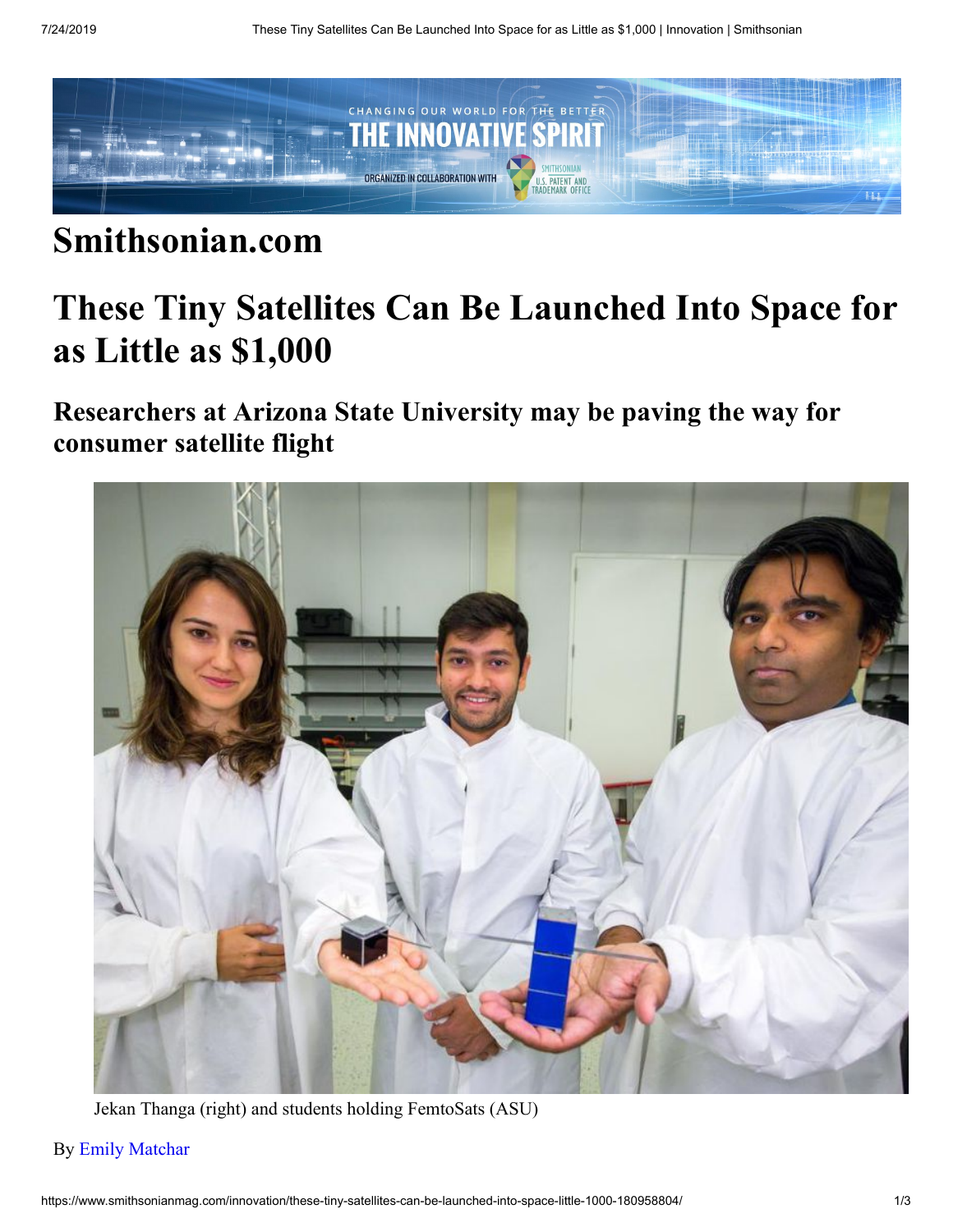smithsonian.com April 20, 2016

Making the cut for NASA's astronaut program isn't a prerequisite for doing outer space research. A team of students at Arizona State University have created tiny satellites that can be launched into space for as little as [\\$1,000, hundreds of times cheaper than traditional satellites. The 3-centimeter-wide devices, called SunCube](http://suncube.asu.edu/) FemtoSats, could make the barrier for space research much, much lower.

"We've been constantly in the mode of trying to miniaturize space electronics," says Jekan Thanga, assistant [professor at Arizona State's School of Earth and Space Exploration and head of the Space and Terrestrial Robotic](http://space.asu.edu/) Exploration (SpaceTREx) Laboratory. "About six months ago, we realized we could get to some incredible price points…that was very compelling for us."

The solar-powered FemtoSats, which can be sent to space as cargo from any facility with launch capabilities, come equipped with power systems, tiny computers, radios and cameras. As Thanga explains, they could work alone or in swarms. Alone, they could carry individual experiments into space. In a swarm, they could provide real-time looks at, say, a damaged spacecraft, enabling engineers to see necessary repairs. Thanga envisions swarms of FemtoSats travelling aboard larger spacecraft on interplanetary missions, to be deployed as helpers at critical moment, such as when the spacecraft unfurls a telescope.

In the immediate term, Thanga has four main goals for the FemtoSats. First, he'd like to see them used in STEM education, with students as young as middle schoolers designing and launching their own experiments.

"For students, having the ability to build their own spacecraft I think will be a quite a compelling experience," he says. "We hope that will produce some unique skills. The small space sector needs all the people it can get. This is really a method to train the next generation."

Second, Thanga sees the satellites as being useful for miniaturized versions of current experiments. Third, the cubes could be used to perform artificial gravity experiments, which are important for biochemical and pharmaceutical research into how humans fare in outer space. Fourth, the cubes could be used as personal space cameras, letting ordinary people explore space and see Earth from above.

Eventually, the FemtoSats could be commercially available. Thanga speculates that perhaps they could be purchased on sites, such as Amazon, as part of a pre-paid package—a set fee would get a user the satellite plus a spot on a future launch.

Thanga hopes to get a prototype of the FemtoSats into space within the next year or so. If the first trials don't work, the team can simply try again, something that would be unfeasible with more expensive satellites.

"There are still a lot of unknowns. There are high risks of failure, and so the ability to send and then resend literally makes this a sandbox that can help accelerate the field," Thanga says.

Thanga's team is also working on technologies that will help increase the FemtoSats' volume. They might use mechanical devices that unfurl or telescope out of the satellite cube. They're also looking at inflatable devices that carry a powder that becomes gas once in outer space, expanding the inflatable into a larger space. This would allow the FemtoSats to carry larger-sized experiments, or to take advantage of larger antennae or other in-space devices.

In the future, Thanga imagines FemtoSats as an army of observation devices that watches Earth's surface at a much more granular level than larger, more expensive satellites. For instance, FemtoSats riding on larger spacecraft could monitor planetary activity, such as volcanic eruptions on Jupiter's innermost moon, Io; track rare animals; or look out for minor meteorite hits. They could also watch for rare, scientifically interesting weather phenomena, such as "[gigantic jets](http://apod.nasa.gov/apod/ap070829.html)," or lightning that strikes from the Earth's mid-atmosphere up towards space.

"They're eyes in space," Thanga says.